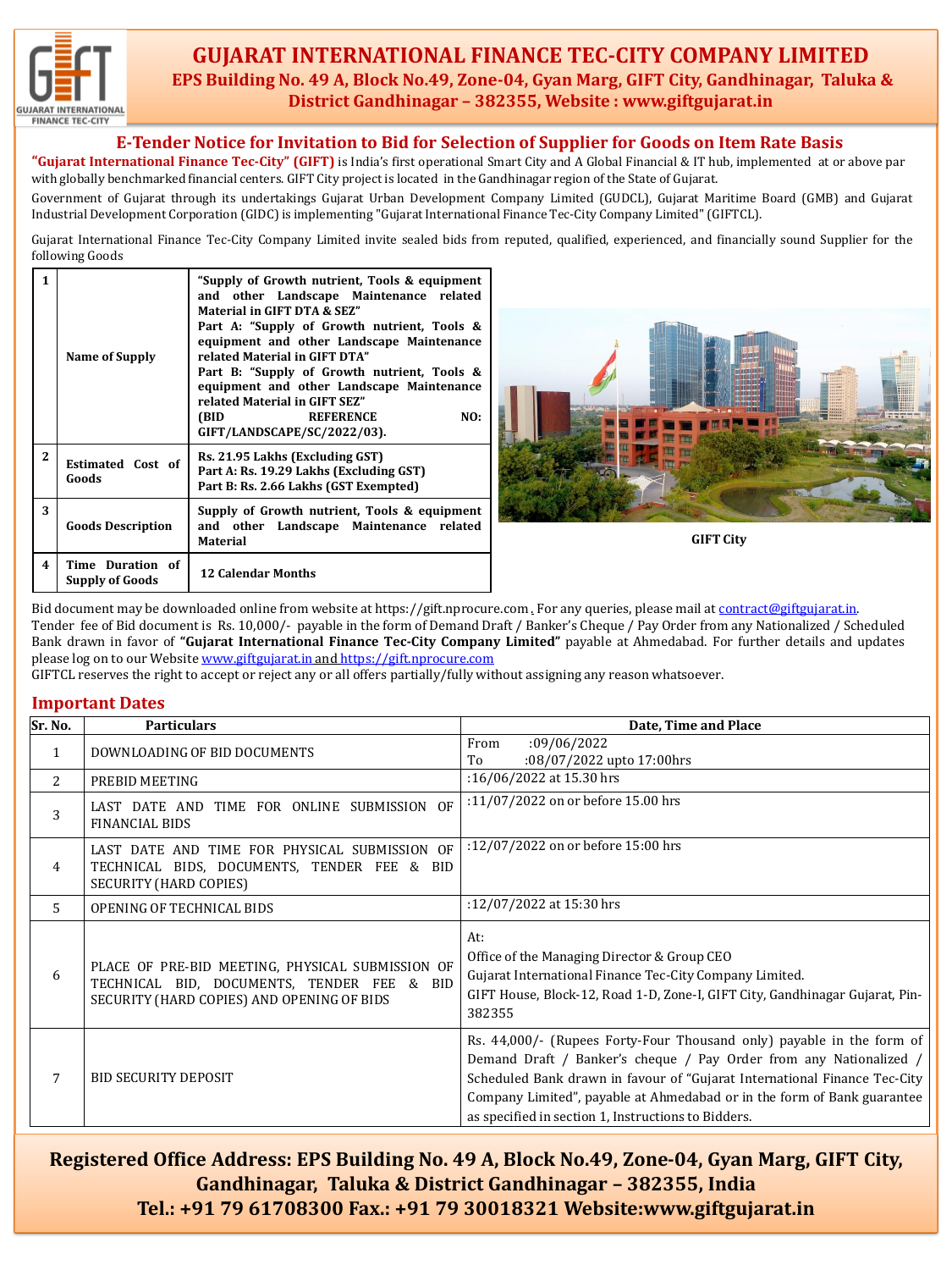

# • **Eligibility For Submission Of Bids**

- 1. The Bidder may be a company, partnership firm, limited liability partnership (LLP), sole proprietorship firm or any other legal entity validly incorporated and/or registered under the laws of India and is competent to Contract.
- 2. A Bidder shall not have a conflict of interest. All bidders found to have conflict of interest shall be disqualified. Bidders may be considered to have a conflict of interest with one or more parties in this bidding process, if they:
	- (a) are or have been associated in the past, with a firm or any of its affiliates which have been engaged by the Purchaser to provide consulting services for the preparation of the design, specifications, and other documents to be used for the procurement of the goods to be purchased under these Bidding Documents ; or
	- (b) submit more than one bid in this bidding process, except for alternative offers permitted under ITB Clause 18. However, this does not limit the participation of sub-bidders in more than one bid;
- 3. Bidders shall provide evidence of their eligibility to the satisfaction of the Employer.
- 4. The bidder shall not be allowed to form the consortium nor to appoint any sub-Contractor/Agency.

# • **Minimum Qualification of the Bidder**

- 1. To get qualified for being considered for award of the Contract, bidders shall provide evidence, satisfactory to the Employer, of their capability and adequacy of resources to carry out and execute the Contract effectively. All bidders shall include the following information and documents with their bids:
- (a) Bidders should meet the following minimum qualification cum eligibility criteria on a pass or fail basis:

#### **I. Financial Eligibility Criteria**

Bidder should have

- i. Achieved average annual financial turnover of (of all classes of supply of Plants, Trees & Growth Nutrients only) not less than Rs.44 Lakhs in preceding 3 (three) consecutive financial years ending on March 2021. (Refer Format 6 in Section 5 of the bidding document)
- ii. The profit before tax for any 3 years out of last 5 consecutive financial year should be positive.
- iii. Net worth (NW) for each of the 3 (three) consecutive financial years ending on March 2021 should be more than Rs.2.2 Lakhs. Net worth (NW) = Share Capital + Reserves and Surplus – Miscellaneous Expenditure – Revaluation Reserves, if any. (Refer Format 2 in Section 5 of the bidding document)

## **II. Technical Eligibility Criteria (Bidder shall submit the following technical information documents along with technical Bid)**

The Bidder should satisfy following requirement:

i. The bidder in the preceding three years (up to the date of Bid Notification) should have successfully executed and completed supply of material for landscape works (i.e., Growth nutrients, plants and any other landscape related material) of minimum amount of Rs 23 Lakhs and should have substantially completed at least one order having minimum amount of Rs 8.50 Lakhs for supply of material for landscape works (i.e., Growth nutrients, plants and any other landscape related material).

**Registered Office Address: EPS Building No. 49 A, Block No.49, Zone-04, Gyan Marg, GIFT City, Gandhinagar, Taluka & District Gandhinagar – 382355, India Tel.: +91 79 61708300 Fax.: +91 79 30018321 Website:www.giftgujarat.in**